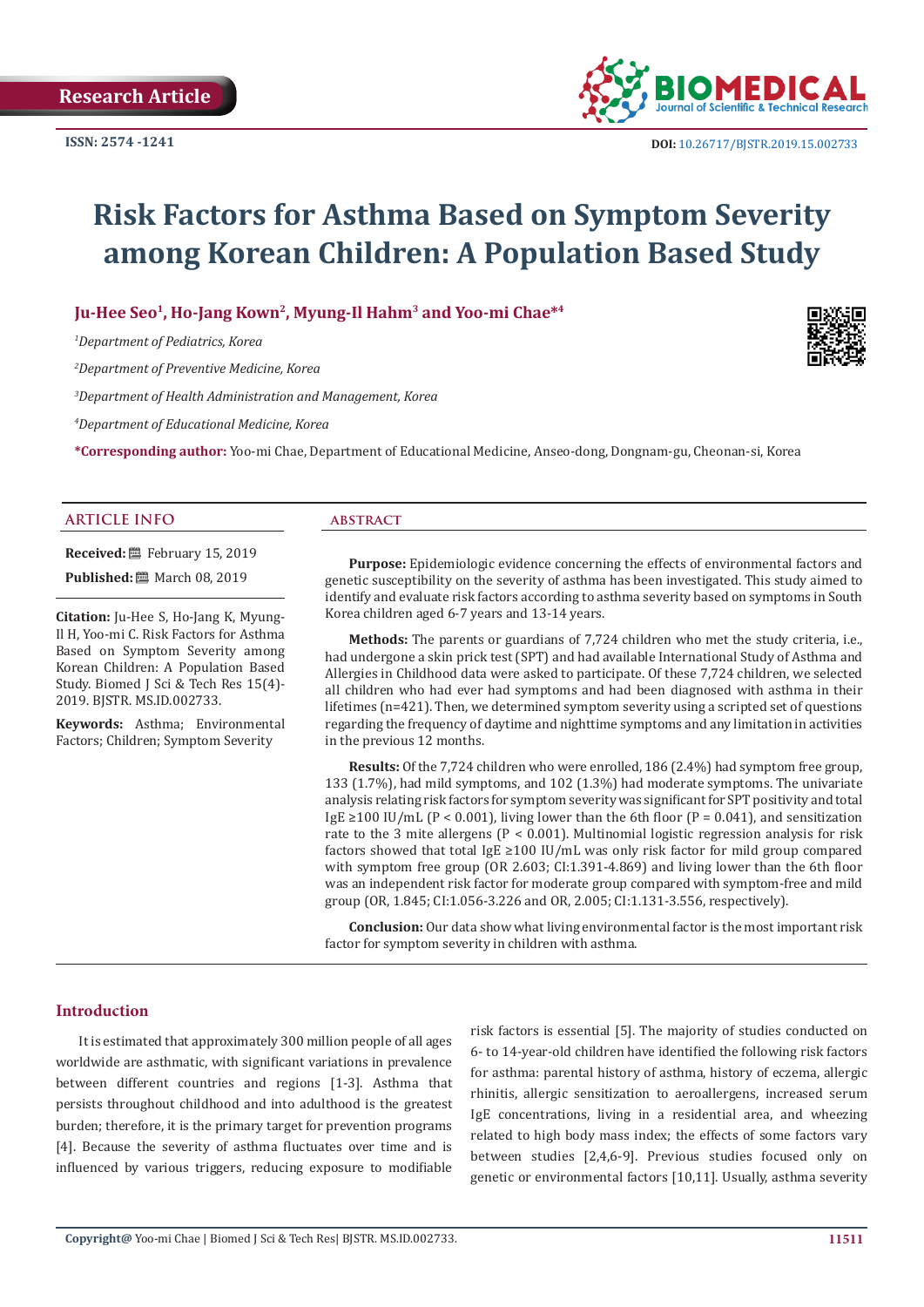is determined according to the guidelines for classifying asthma severity, which divides patients into intermittent or persistent asthma groups and into mild, moderate, or severe groups [12]. However, the same criteria are difficult to apply to young children and adolescents who have not undergone pulmonary function tests in actual clinical practice. Generally, people are concerned only about the patterns of symptoms, without classifying asthma severity based on tests. Therefore, we evaluated risk factors according to asthma severity based on symptoms for general population can easily recognize symptom state and risk factors.

#### **Materials and Methods**

#### **Study Population**

Potential participants were identified by a review of data collected by the International Study of Asthma and Allergies in Childhood (ISAAC). Using a stratified two-stage cluster sampling design, the ISAAC has surveyed the parents or guardians of a representative sample of children aged 6-7 years and 13-14 years attending 45 elementary schools and 40 middle schools in South Korea between October and November 2010. The parents or guardians of 8,696 students provided informed consent for their children's participation, yielding a response rate of 92.1-93.8%. Of these 8,696 children, 7,724 met the study criteria, which included having had a skin prick test (SPT) and the availability of ISAAC because their parents or guardians completed the standard ISAAC questionnaire on their behalf. Of these 7,724 children, we selected all children who had ever had symptoms and had been diagnosed with asthma in their lifetimes (n=421). A diagnosis of asthma was identified when the parent recorded on the survey that asthma had been diagnosed by a physician within the child's lifetime.

Symptom severity was determined according to the number of asthma attacks and effect on social or academic life. The symptom-free group (n=186) was defined as those children who had not experienced wheezing for 12 months; the mild group (n=133) was defined as those who experienced wheezing ≤12 times a year and had an absence of nocturnal symptoms and any limitation in activities (e.g., difficulty speaking due to wheezing or school absenteeism); the moderate group (n=102) was defined as those who experienced wheezing ≥13 times a year, had nocturnal symptoms ≥1 time a week, and suffered from any sorts of limitations in activities. Written informed consent from a parent or guardian was obtained at the time of enrollment.

#### **Measures**

The parents or guardians of the participating children were asked to complete a validated questionnaire containing items regarding risk factors, and their children answered the ISAAC questionnaire on allergic diseases including asthma. The questionnaire included questions on basic demographic information, early and current home environmental exposure to asthma triggers, and diseases or symptoms experienced by the children and their family members. The definition of exposure to environmental tobacco smoke included exposure to secondhand tobacco smoke in the home, and the definition of exposure to home dampness and mold included exposure to visible mold and/or wet or damp spots on indoor surfaces in the home. Residential floors were categorized as the 6th floor or lower vs. higher than the 7th floor, and determination of the age of a housing structure was based on the year of its construction. Recent exposure to remodeling was scored based on the response to the question, "Has any remodeling been performed over the last 12 months in the dwelling in which your child lives?"

Recent exposure to newly-built furniture was scored based on the response to the question, "Have you placed newly-built furniture in the area in which your child usually resides over the last 12 months?" Habitation in a new or remodeled house before 1 year of age was based on the response to the question, "Did you move to a new or remodeled house within the first year after your child's birth?" All subjects underwent a standard SPT panel to detect exposure to the following 18 inhalant allergens: *Dermatophagoides pteronyssinus* (*Der p*), *Dermatophagoides farinae* (*Der f*), *Tyrophagus putrescentiae* (*Tyr p*), cockroaches, cats, dogs, alder, birch trees, oak trees, Japanese cedar (Lofarma, Milan, Italy), orchard grass, Bermuda grass, Timothy grass, mugwort, ragweed, Japanese hop, *Alternaria alternata*, and *Aspergillus fumigatus*. Histamine was used as a positive control and normal saline was used as a negative control. A mean wheal diameter ≥3 mm greater than that of the negative control was considered a positive reaction. Unless otherwise stated, the allergens were provided by Allergopharma (Reinbek, Germany).

#### **Statistical Analysis**

All statistical analyses were performed using SPSS version 21.0 (IBM Corp., Armonk, NY, USA), and p <0.05 was considered statistically significant. Chi-squared tests were used to compare the prevalence of risk factors between the 3 groups. A multinomial logistic regression model assessed the relative effect of each risk factor on the presence of symptom severity (symptom free, mild, and moderate), giving the 95% confidence interval (CI) at a 5% level of significance.

## **Ethics Statement**

This study was approved by the institutional review board (IRB) at Dankook University Cheonan (IRB approval number: DKUH IRB 2010-09-0260). Written informed consent was confirmed by the IRB and obtained from all parents prior to participation in this study.

#### **Results**

# **Univariate Analysis of Risk Factors on the Severity of Asthma**

Of the 7,724 children who were enrolled, 186 (2.4%) made up the symptom-free group, 133 (1.7%) made up the mild group, and 102 (1.3%) made up the moderate group. The risk factors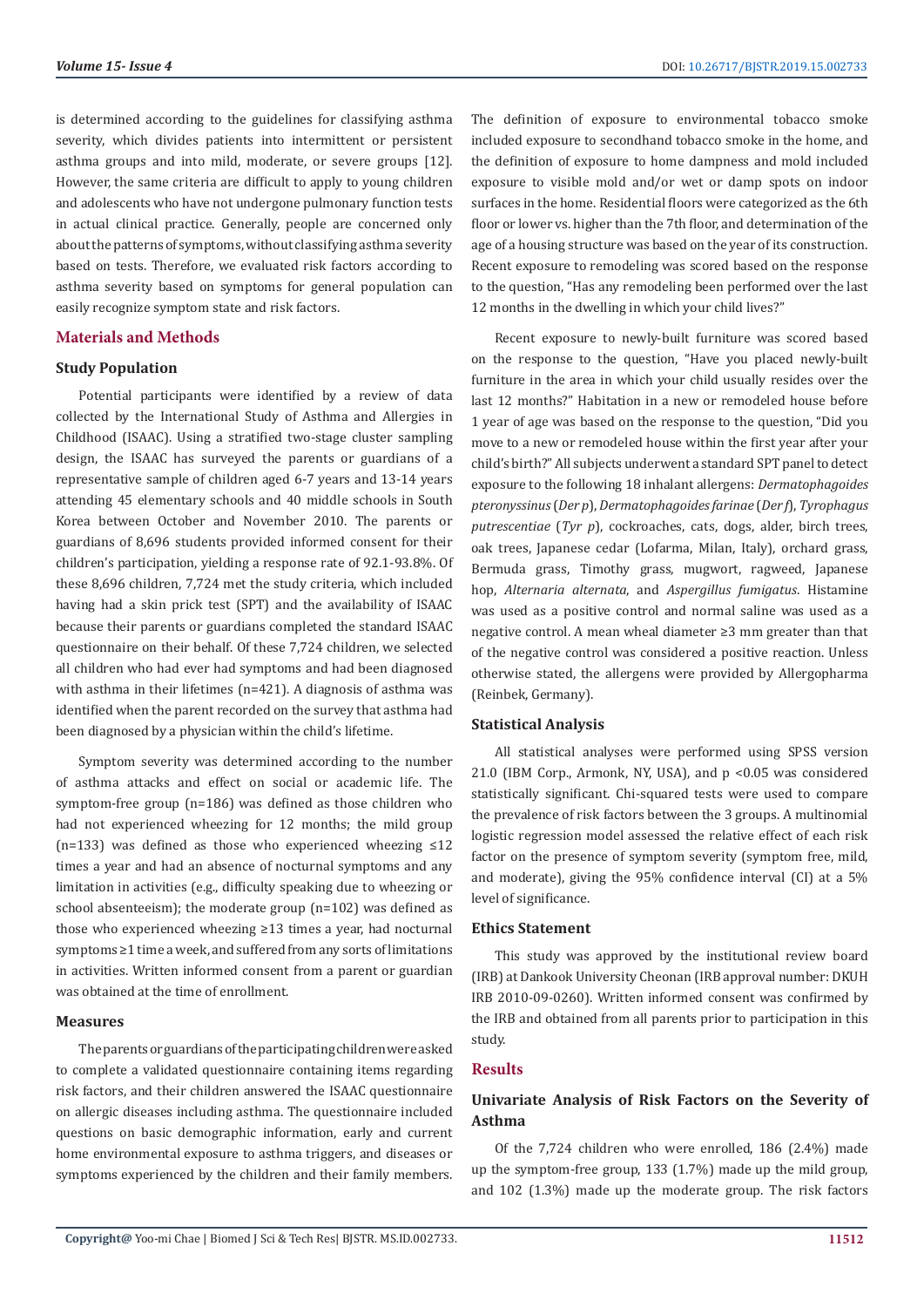significantly affecting symptom severity were SPT positivity and total IgE ≥100IU/mL (P< 0.001) (Table 1). The prevalence of SPT positivity (74.5%) was higher in the moderate group than in the symptom-free (52.2%) and mild (73.7%) groups.

|  |  | Table 1: Univariate analysis of risk factors for asthma symptom severity. |
|--|--|---------------------------------------------------------------------------|
|--|--|---------------------------------------------------------------------------|

|                                         | <b>Symptom</b> free    | Mild             | <b>Moderate</b>  | $p$ -value |  |  |
|-----------------------------------------|------------------------|------------------|------------------|------------|--|--|
|                                         | $(n=186)$              | $(n=133)$        | $(n=102)$        |            |  |  |
|                                         | $N(\% )$               | $N(\%)$          | $N(\%)$          |            |  |  |
| <b>Sex</b>                              |                        |                  |                  |            |  |  |
| Boy                                     | 117 (42.4)             | 89 (32.2)        | 70 (25.4)        | 0.573      |  |  |
| Girl                                    | 69 (47.6)<br>44 (30.3) |                  | 32 (22.1)        |            |  |  |
| School                                  |                        |                  |                  |            |  |  |
| Element school                          | 111(43.0)              | 84 (32.6)        | 63 (24.4)        | 0.815      |  |  |
| Middle school                           | 75 (46.0)              | 49 (30.1)        | 39 (23.9)        |            |  |  |
| BMI ( $\text{kg/m}^2$ ) (mean $\pm$ SD) | $18.11 \pm 3.19$       | $18.33 \pm 3.66$ | $18.66 \pm 3.98$ | 0.518      |  |  |
| Allergic rhinitis                       | 113 (60.8)             | 91 (68.4)        | 62 (61.4)        | 0.336      |  |  |
| Atopic dermatitis                       | 93 (50.0)              | 62 (47)          | 56 (55.4)        | 0.436      |  |  |
| Allergic conjunctivitis                 | 65 (35.9)              | 46 (35.9)        | 47(46.1)         | 0.188      |  |  |
| Paternal history of asthma              | 10(6.3)                | 7(6.6)           | 11(13.1)         | 0.145      |  |  |
| Maternal history of asthma              | 15(8.9)                | 12(11.4)         | 9(10.5)          | 0.790      |  |  |
| Sibling history of asthma               | 71 (48.0)              | 48 (46.6)        | 46(59.0)         | 0.189      |  |  |
| Skin prick test positivity              | 97 (52.2)              | 98 (73.7)        | 76 (74.5)        | < 0.001    |  |  |
| Total Ig E (IU/mL)                      |                        |                  |                  |            |  |  |
| $<100$                                  | 86 (47.8)              | 27(20.6)         | 26(26.3)         | < 0.001    |  |  |
| $\geq 100$                              | 94 (52.2)              | 104 (79.4)       | 73 (73.7)        |            |  |  |

# **Environmental Factors are Associated with Symptom Severity**

or have mild asthma (57.1%) ( $P = 0.041$ ). However, there were no statistical differences in other environmental risk factors, including exposure to secondhand smoke, pets, mold, age of housing, and remodeling (Table 2).

Children who lived lower than the 6th floor were more likely to have moderate asthma (73%) than to be symptom-free (61.7%)

**Table 2:** Environmental factors associated with asthma symptom severity.

|                                                | <b>Symptom</b> free | Mild      | <b>Moderate</b> |            |
|------------------------------------------------|---------------------|-----------|-----------------|------------|
|                                                | $(n=186)$           | $(n=133)$ | $(n=102)$       | $p$ -value |
|                                                | $N(\%)$             | $N(\%)$   | $N(\%)$         |            |
| Indirect smoking                               | 117 (63.6)          | 88 (66.7) | 65 (65.7)       | 0.843      |
| Breast milk feeding                            | 128 (69.6)          | 98 (73.7) | 68 (69.4)       | 0.682      |
| Pets in the home                               | 24 (13.1)           | 10(7.6)   | 11(11.0)        | 0.296      |
| Mold in the home                               | 59 (31.9)           | 37 (28.0) | 28 (28.0)       | 0.691      |
| Carpeting in the home                          | 22(11.9)            | 16(12.1)  | 11(11.1)        | 0.971      |
| Age of housing $( \geq 10 \text{ years})$      | 95 (53.4)           | 69 (53.1) | 58 (60.4)       | 0.467      |
| Floor of housing $( \leq 6^{th}$ floor)        | 113 (61.7)          | 76 (57.1) | 73 (73.0)       | 0.041      |
| Type of housing (apartment)                    | 129 (69.4)          | 101(75.9) | 65(65.0)        | 0.178      |
| Remodeling house within the previous 12 months | 26(14.1)            | 22(16.8)  | 21(21.0)        | 0.331      |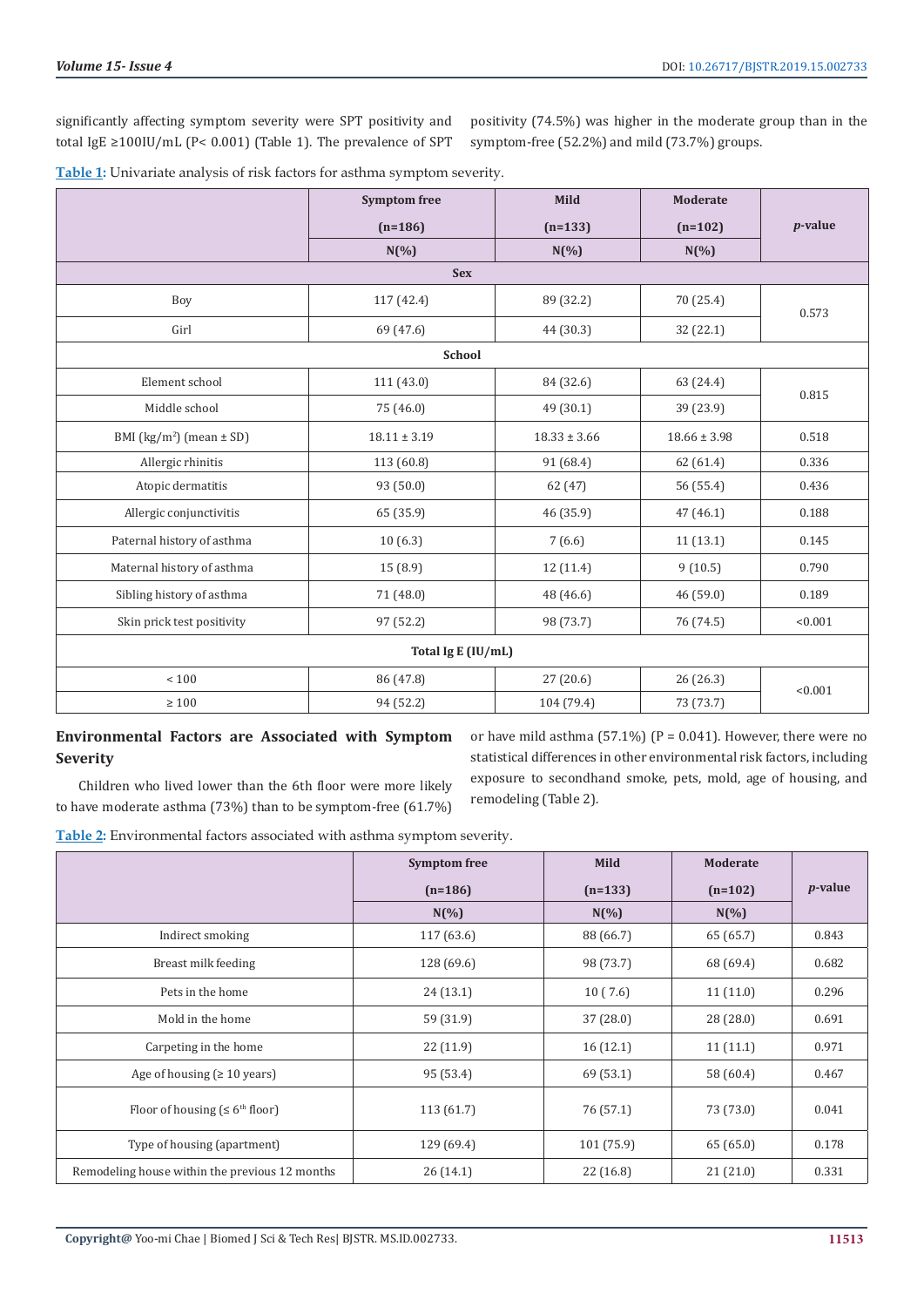# **The Relationship of Inhalant Allergen Sensitization Rate to Symptom Severity**

Sensitization rate to the 3 mite allergens (Der p, Der f, and Tyr p) was much higher in those in the moderate group compared to those in the symptom-free and mild groups, and this difference **Table 3:** Relation of inhalant allergen sensitization rate to asthma symptom severity.

was statistically significant (70.3%, 45.2% and 70.2%, respectively; P < 0.001) (Table 3). Sensitization to pollen and mold was also higher in those in the moderate group than in those who were in the symptom-free and mild groups, but this was not statistically significant.

|        | $\checkmark$ |                     | $\overline{1}$ |               |                 |
|--------|--------------|---------------------|----------------|---------------|-----------------|
|        | <b>Total</b> | <b>Symptom</b> free | Mild           | Over moderate |                 |
|        | $(n=418)$    | $(n=186)$           | $(n=131)$      | $(n=101)$     | <i>p</i> -value |
|        | N(%)         | N(%)                | N(%)           | N(%           |                 |
| Mite   | 247(59.1)    | 84(45.2)            | 92(70.2)       | 71(70.3)      | < 0.001         |
| Animal | 69(16.5)     | 23(12.4)            | 27(20.6)       | 19(18.8)      | 0.116           |
| Tree   | 58(13.9)     | 19(10.2)            | 25(19.1)       | 14(13.9)      | 0.080           |
| Grass  | 59(14.1)     | 24(12.9)            | 21(16.0)       | 14(13.9)      | 0.731           |
| Weed   | 16(3.8)      | 6(3.2)              | 4(3.1)         | 6(5.9)        | 0.445           |
| Mold   | 37(8.9)      | 12(6.5)             | 14(10.7)       | 11(10.9)      | 0.302           |

Note:Mite antigens, *Dermatophagoides pteronyssinus* (Der p), *Dermatophagoides farinae* (Der f), *Tyrophagus putrescentiae* (Tyr p); Animal

antigens, cockroaches, cats, dogs; Tree antigens, alder, birch trees, oak trees, Japanese cedar (Lofarma, Milan, Italy); Grass antigens, orchard grass, Bermuda grass, Timothy grass; Weed antigens, Mugwort, Ragweed, Japanese hop; Mold antigens, *Alternaria alternate*  and *Aspergillus fumigatus*.

# **Multinomial Logistic Regression Analysis for Risk Factors Associated with Symptom Severity**

Total IgE 100 IU/mL was the only risk factor associated with the mild group compared with the symptom-free group (OR, 2.603; 95% CI:1.391-4.869) (Table 4). Living lower than the 6<sup>th</sup> floor was an independent risk factor for the moderate group compared with the symptom-free and mild groups (OR, 1.845; 95% CI:1.056-3.226; and OR, 2.005; 95% CI:1.131-3.556) (Table 4).

**Table 4:** Logistic regression analysis assessing the risk factors associated with asthma symptom severity.

| symptom free vs. mild                   |                    |             |           | symptom free vs. moderate | mild vs. moderate |             |
|-----------------------------------------|--------------------|-------------|-----------|---------------------------|-------------------|-------------|
|                                         | <b>OR</b>          | 95%CI       | <b>OR</b> | 95%CI                     | <b>OR</b>         | 95%CI       |
| skin prick test<br>(positive)           | 1.154              | 0.363-3.673 | 1.075     | 0.309-3.740               | 0.639             | 0.297-1.375 |
| Total Ig E $(100>$ IU/mL)               | 2.603 <sup>†</sup> | 1.391-4.869 | 1.662     | 0.842-3.283               | 0.931             | 0.217-4.004 |
| Floor of housing $( \leq 6^{th}$ floor) | 0.920              | 0.568-1.491 | 1.845*    | 1.056-3.226               | $2.005*$          | 1.131-3.556 |
| Mite sensitization                      | 2.007              | 0.658-6.125 | 2.367     | 0.707-7.922               | 1.179             | 0.293-7.747 |

Note: \*p < 0.05; †p < 0.01

# **Discussion**

This was a population-based study on risk factors for asthma in Korea that included 7,724 children from 85 randomly selected schools. Asthma severity is measured by the degree of impairment in physical, social, and academic life. However, it is difficult to assess asthma severity in children because young children can't perform lung function tests. Therefore, physicians usually classify severity according to clinical symptoms. Thus, we classified severity into three groups, symptom-free, mild, and moderate, with clinical symptoms from reference guidelines for the diagnosis and management of asthma [12]. Multiple risk factors impact asthma severity; therefore, it is important that we identify the most important risk factors and maintain a well-controlled environment that will reduce the severity of asthma [10]. This study is significant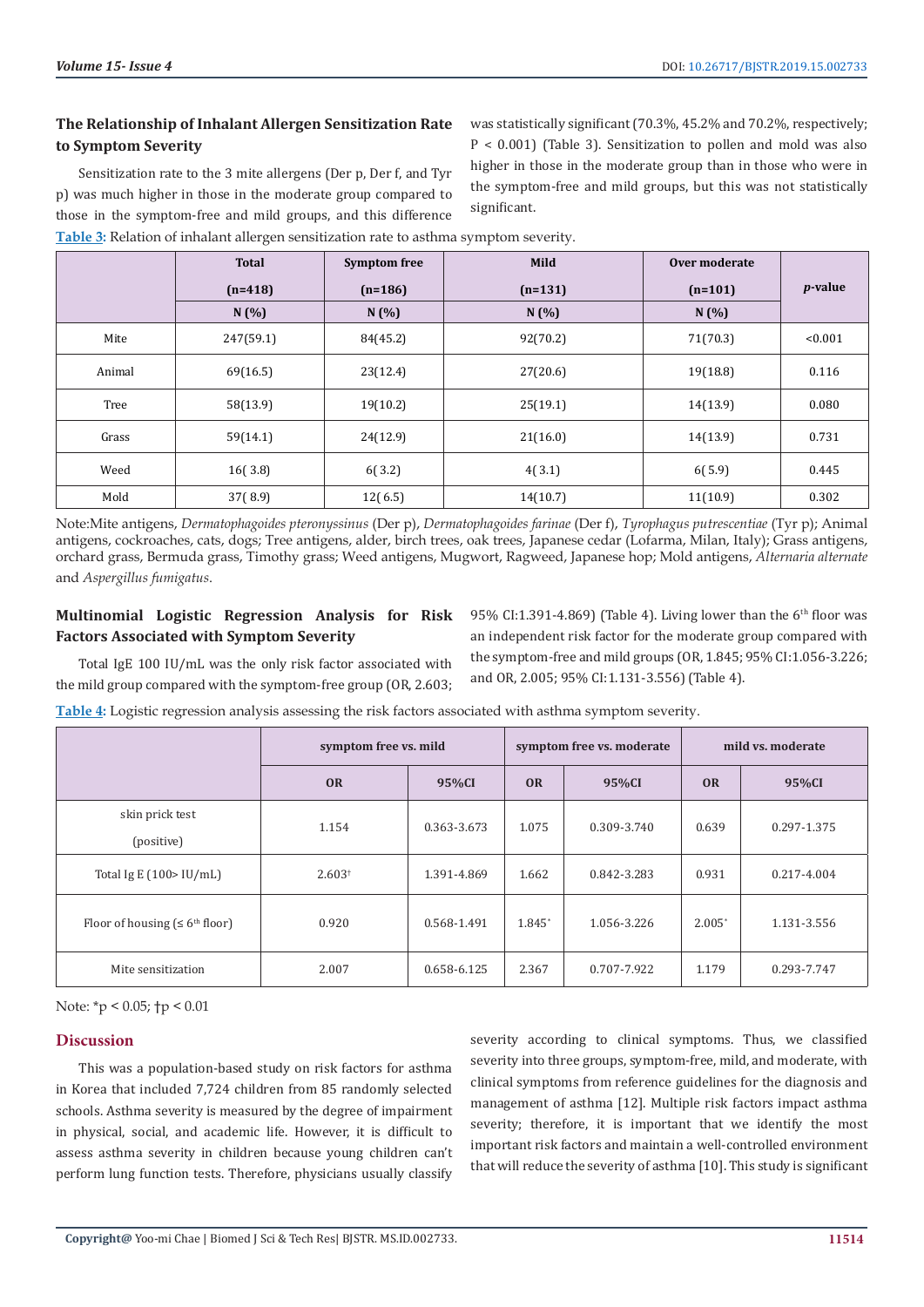in that it analyzed risk factors for asthma in a representative population of Korean children; it used a well-designed, stratified two-stage cluster sampling method and classified severity using clinical symptoms without pulmonary function tests.

In the present study, more extreme allergen sensitization was a risk factor for symptom severity. SPT positivity was higher in the moderate group than in the symptom-free and mild groups, and total IgE ≥100 IU/mL was more prevalent in the mild and moderate groups than in the symptom-free group. Others studies suggested that total IgE concentration and combined sensitivity to cats, dogs, dust mites, and cockroaches contributed to disease severity [10,13]. In addition, there are studies showing that asthma severity increases with increasing sensitization to dust mites and that reduced pulmonary function is correlated with dust mitespecific IgE titer [14,15]. We identified an association between sensitivity to dust mites and symptom severity in our univariate analysis. However, genetic predisposition and sibling and parental history were not associated with symptom severity in the present study. Environmental factors such as air pollution and smoking are well-known risk factors for asthma severity [10,11,16]. Living below the 6th floor was determined to be a risk factor for symptom severity in our study. However, there were no statistical differences in other environmental risk factors, including exposure to secondhand smoke, pets, mold, age of housing, and remodeling. Multinomial logistic regression analysis for risk factors associated with symptom severity showed that living lower than the 6th floor was an independent risk factor for the moderate group compared with the symptom-free and mild groups.

These results are very interesting because well-known risk factors including secondhand smoke, mold, and pets were not associated with symptom severity. We inferred that natural ventilation in high-rise apartment buildings is greater than in lowrise buildings. Low ventilation rates increase the effects of indoor air pollutants [18]. Deger, reported that living on the basement level was the strongest risk factor for poor asthma control [8]. At lower levels within apartment buildings, the slower frequency of air turnover may result in higher levels of pollutants produced indoors, as well as increased humidity levels, favoring an indoor climate that may be associated with adverse health effects and recurrent wheezing [18,19]. Others studies also concluded that the prevalence of asthma and skin reactions to dust mites and aeroallergens were much lower in those living at high altitude than those living at sea level [20-23]. Therefore, superior ventilation at higher levels may act to decrease aeroallergen concentrations and sensitization. In the present study, sensitization to aeroallergen was also higher in those living lower than the 6th floor than those living higher than the 7th floor (60.6% vs 39.4%), but the difference was not statistically significant. We suggest that the reason for the absence of statistical significance is an inadequate sample size.

Our results suggest that living lower than the  $6<sup>th</sup>$  floor is a significant risk factor for increased asthma symptom severity because of a difference in sensitization to dust mites and other aeroallergens. We showed that living environment is the most important risk factor for moderately severe asthma in children. However, the present data do not clarify which underlying conditions or exposures might fully explain the results. Therefore, further investigation is needed, including measurements of homes infested with dust mites and aeroallergens or humidity levels by building height. This study has several limitations. First, the asthma severity classification was based solely on self-reported information and did not include lung function test results or medication history. Therefore, we classified severity based on symptoms. Second, as the parents and guardians retrospectively completed the items on the ISAAC survey, their responses may have been affected by recall bias. In particular, the extent of their child's environmental exposure to such factors as dampness and mold, chemicals in newly-built housing during infancy, and secondhand tobacco smoke could have been affected. However, this population-based study included a representative sample of the general population in Korea, which allowed for multivariate and subgroup analyses, including analysis of a wide range of asthma-related risk factors. This study suggests that living on lower floors is an important risk factor for children with moderate asthma. Furthermore, the association between this environmental factor and asthma severity should be studied with more subjective classification of severity and tests which measure the concentration of aeroallergens.

#### **References**

- 1. Cooper P, Rodrigues L, Cruz A, Barreto M (2009) Asthma in Latin America: a public heath challenge and research opportunity. Allergy 64(1): 5-17.
- 2. Suh M, Kim H, Choi DP, Kim KW (2011) Association between body mass index and asthma symptoms among Korean children: a nation-wide study. Journal of Korean Medical Science 26(12): 1541-1547.
- 3. Ahn K, Kim J, Kwon H, Chae Y (2011) The prevalence of symptoms of asthma, allergic rhinoconjunctivitis, and eczema in Korean children: Nationwide cross-sectional survey using complex sampling design. Journal of Korean Medical Association 54(7): 769-778.
- 4. Sly PD, Boner AL, Björksten B, Bush A (2008) Early identification of atopy in the prediction of persistent asthma in children. The Lancet 372(9643): 1100-1106.
- 5. Calhoun WJ, Sutton LB, Emmett A, Dorinsky PM (2003) Asthma variability in patients previously treated with beta2-agonists alone. Journal of Allergy and Clinical Immunology 112(6): 1088-1094.
- 6. Ahni YO (2001) Prevalences of symptoms of asthma and other allergic diseases in Korean children: a nationwide questionnaire survey. Journal of Korean Medical Science 16(2): 155-164.
- 7. Hong S, Lee M, Sohn M, Shim J (2004) Self‐reported prevalence and risk factors of asthma among Korean adolescents: 5-year follow-up study, 1995-2000. Clinical and Experimental Allergy 34(10): 1556-1562.
- 8. Deger L, Plante C, Goudreau S, Smargiassi A (2010) Home environmental factors associated with poor asthma control in Montreal children: a population-based study. The Journal of Asthma 47(5): 513-520.